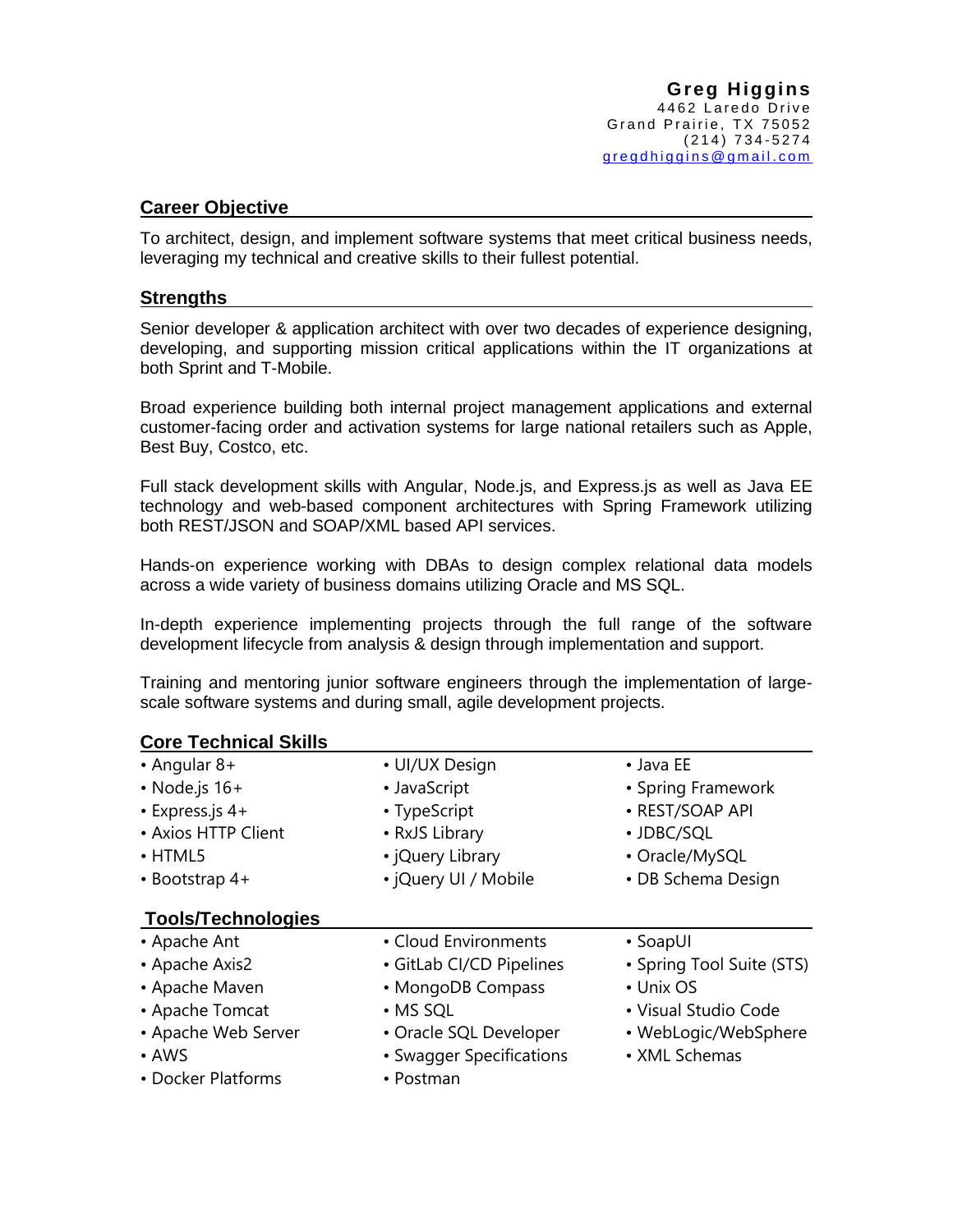# *T-MOBILE, GRAND PRAIRIE, TEXAS (APRIL 2020 - PRESENT)*

## **SENIOR SOFTWARE ENGINEER (2020 – PRESENT)**

## **Primary Roles and Responsibilities**

## *Analyst:*

- Business Requirements analysis and system requirements definition
- Provided level of effort (LOE) for project planning via Scaled Agile Framework methodology
- Creating UI/UX design mockups

## *Architect:*

- Design of Angular/Node.js web-based application components
- Review swagger designs for REST API interfaces developed by domain teams

## *Developer:*

- Web Interface Design and Development (HTML, JavaScript, Graphics)
- Coding of Angular/Node.js web-based application components
- Coding of Java/Spring Framework web-based application components

## **Key Projects**

## *TPAS Reference User Interface (Ref UI)*

Architect and Angular/JavaScript/Node.js developer for custom built web-based application utilized to test T-Mobile REST API web services. Application used as proof-of-concept before APIs made available for external partners. Implemented using Angular 8, Node.js, Express.js, RxJS, Axios and many more NPM packages.

## *TPAS Self-Service Portal*

Architect and Angular/JavaScript/Node.js developer for custom built web-based application utilized by external partners such as Best Buy, Costco, etc. to reserve test data for their integration testing with T-Mobile. Implemented using Angular 8, Node.js, Express.js, RxJS, Axios and many more NPM packages.

## *Sprint Mobile Sales Platform (SMSP)*

Continued to provide ongoing development and support for SMSP after the merger as the application transitioned from a primary order entry system to a warranty swap and crossprovisioning system to support transfer of customers from the Sprint network to the T-Mobile network.

## *SPRINT, IRVING, TEXAS (JULY 1995 - 2020)*

## **SENIOR APPLICATION DEVELOPER (1999 – 2020)**

## **Primary Roles and Responsibilities**

*Analyst:*

- Business Requirements analysis and System Requirements definition
- Level Of Effort/Cost and Project Planning

## *Architect:*

- Design of Java/J2EE web-based application components
- Database Analyst (schema/table data model design)
- BEA WebLogic Application Server installation, configuration, and deployment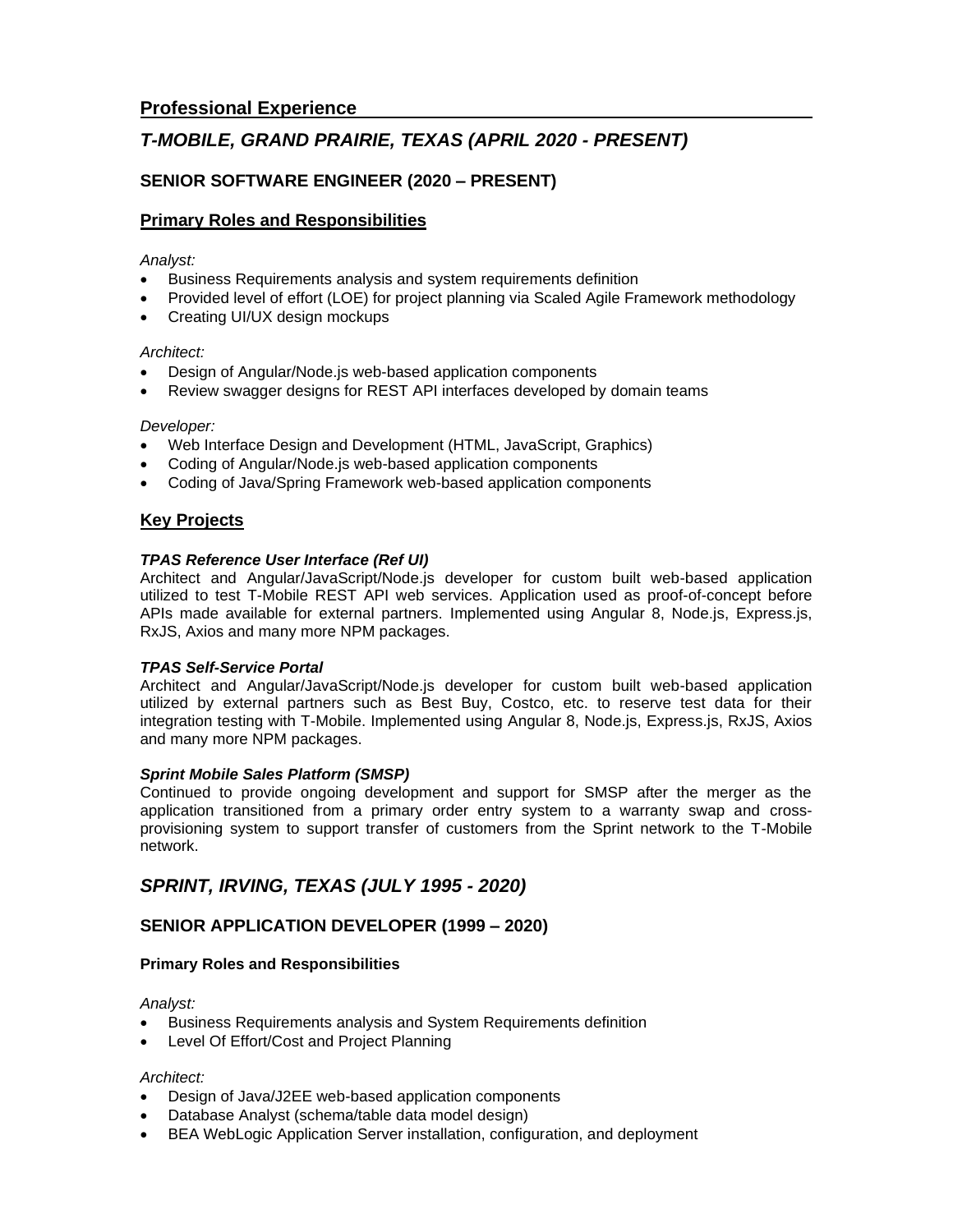**Prototyping** 

#### *Developer:*

- Web Interface Design and Development (HTML, JavaScript, Graphics)
- Coding/development of Java/J2EE application code
- Coding/development of Oracle database procedures, functions, and triggers

## **Key Projects**

#### *Sprint Mobile Sales Platform (SMSP)*

Architect and primary Java/JSP developer for web-based order entry tool used by Sprint's National Retail partners such as Apple, Best Buy, and Costco to create new customer accounts, add lines to and upgrade existing accounts, and perform warranty swaps and plan changes for Sprint's customers. Implemented using HTML5, Bootstrap Framework, JavaScript, Java, Spring Web Framework, JDBC/SQL, Functions, and Triggers. Deployed on Apache Tomcat 8.0 application server and Oracle 11G database. Application generated over \$50 million annually.

#### *Project Information Portal*

Architect and Java/JSP developer for custom-built, in-house web-based project management tool to replace CA Clarity. Application provided interface for submission of new projects to IT by internal business customers, project path determination, management of Level of Effort (LOE), project scheduling, and other project management and reporting features. Implemented using HTML, JavaScript, JSP, JSP Custom Tags, Java, JDBC/SQL, Oracle Procedures, Functions, and Triggers. Deployed on BEA WebLogic 8.1 application server and Oracle 9i database.

#### *Computer Associates Clarity*

Supported customizations and integrations with CA Clarity. Role included building custom pages and workflows in CA Clarity and Java development using Apache Axis with XML Open Gateway (XOG) web services to synchronize user profiles with Sprint core systems.

## *Enterprise Development Process Portal*

Architect and Java/JSP developer for web-based project management tool. Application provided interface for submission of new projects to IT by internal business customers, project path determination, management of Level of Effort (LOE), project scheduling, and other project management and reporting features. Implemented using HTML, JavaScript, JSP, JSP Custom Tags, Java, JDBC/SQL, Oracle Procedures, Functions, and Triggers. Deployed on BEA WebLogic 8.1 application server and Oracle 9i database.

#### *Enterprise Development Process Portal*

Architect and Java/JSP developer for web-based project management tool. Application provided interface for submission of new projects to IT by internal business customers, project path determination, management of Level of Effort (LOE), project scheduling, and other project management and reporting features. Implemented using HTML, JavaScript, JSP, JSP Custom Tags, Java, JDBC/SQL, Oracle Procedures, Functions, and Triggers. Deployed on BEA WebLogic 8.1 application server and Oracle 9i database.

#### *Raw Data Viewer*

Architect and Java developer for project implementing web-based application for searching and viewing raw data generated by Sprint's network elements. Role included requirements analysis and definition, user interface and system design, HTML mockups, and development of HTML, Servlet/JSP, Java, and JDBC/SQL application code. Deployed on BEA WebLogic 7.0 application server and Oracle 8i database.

#### *Sprint Hosting Manager / Hosting Customer Portal*

Architect and Java developer for project implementing a customer-facing portal for Sprint Hosting customers utilizing iPlanet Portal, BEA WebLogic, and Oracle. Role included requirements analysis and definition, design of portal look-and-feel, configuration of iPlanet 6.0 Portal components, development of HTML, JSP, Java, and JDBC/SQL application code, administration of BEA WebLogic 6.1 application server, Oracle data model design.